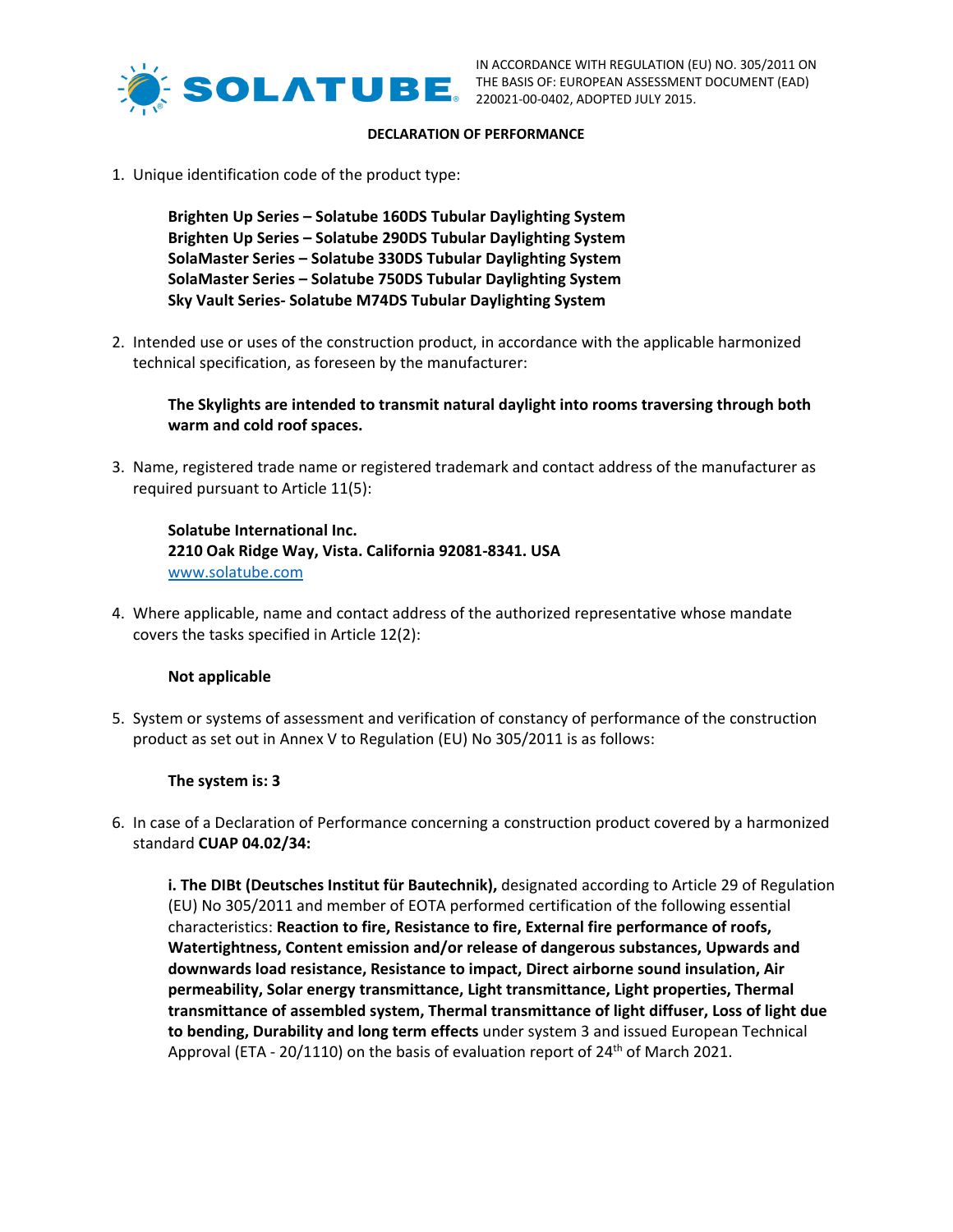

IN ACCORDANCE WITH REGULATION (EU) NO. 305/2011 ON THE BASIS OF: EUROPEAN ASSESSMENT DOCUMENT (EAD) 220021‐00‐0402, ADOPTED JULY 2015.

## **DECLARATION OF PERFORMANCE**

# 7. Declared performance:

# **Safety in case of fire (BWR 2)**

| <b>Characteristic</b>   | <b>Method</b> | <b>Classification</b>                                   |  |
|-------------------------|---------------|---------------------------------------------------------|--|
| <b>Reaction to Fire</b> | EN 13501-1    | Light collector (polycarbonate) = $C$ -s3, d0           |  |
|                         |               | Light collector (acrylic) = NPD                         |  |
|                         |               | Light pipe = NPD                                        |  |
|                         |               | Optiview diffuser (polycarbonate) = B-s1, d0            |  |
|                         |               | Natural lens (PET) = $B-s1$ , d0                        |  |
|                         |               | Prismatic diffuser (polycarbonate) = B-s2, d0           |  |
|                         |               | Prismatic diffuser (acrylic) = E                        |  |
| Resistance to fire      | EN 13501-2    | Light collector - NPD                                   |  |
|                         |               | Light diffuser - NPD                                    |  |
|                         |               | Light pipe $-$ NPD                                      |  |
| <b>External Fire</b>    | EN 13501-5    | Light collector (polycarbonate) = $B_{\text{ROOF}}(t4)$ |  |
| Performance of roofs    |               | Light collector (acrylic) = NPD                         |  |

# **Health, hygiene and the environment (BWR 3)**

| <b>Characteristic</b>                  | <b>Method</b> | <b>Classification</b> |  |
|----------------------------------------|---------------|-----------------------|--|
| Watertightness - Flat roofs            | EN 1873       | No Leakage Occurred   |  |
| - Sloped roofs                         | EN 14351-1    | <b>NPD</b>            |  |
| Content, emission and/or release       | declaration   | <b>NPD</b>            |  |
| of dangerous substances <sup>(1)</sup> |               |                       |  |

*(1) The manufacturer has made a declaration that the products do not contain any dangerous substances.*

## **Safety and accessibility in use (BWR 4)**

| <b>Characteristic</b>      | <b>Method</b> | <b>Classification</b>   |  |
|----------------------------|---------------|-------------------------|--|
| Upward Load - Flat roofs   | EN 1873       | <b>UL 3352</b>          |  |
| - Sloped roofs             | EN 14351-1    | <b>NPD</b>              |  |
| Downward Load - Flat roofs | EN 1873       | DL 7182                 |  |
| - Sloped roofs             |               | <b>NPD</b>              |  |
| Resistance to impact       | EN 1873       | (polycarbonate) SB 1350 |  |
|                            |               | (acrylic) SB 1350       |  |

# **Protection against noise (BWR 5)**

| <b>Characteristic</b> | <b>Method</b> | <b>Classification</b>                       |
|-----------------------|---------------|---------------------------------------------|
| Airborne sound        | EN ISO 717-1  | 160DS: $D_{n,e,w}(C;C_{tr}) = 64(-1;-5)$ dB |
| insulation            |               | 290DS: $D_{n,e,w}(C;C_{tr}) = 62(-2;-4)$ dB |
|                       |               | 330DS-O: $D_{n,e,w}$ (C;Ctr) = 53(0;-2) dB  |
|                       |               | 330DS-C*: $D_{n,e,w}(C;Cr) = 48(0;-1)$ dB   |
|                       |               | 750DS-O: $D_{n,e,w}(C;Cr) = 58(-1;-5)$ dB   |
|                       |               | 750DS-C*: $D_{n,e,w}(C;Cr) = 52(-1;-2) dB$  |
|                       |               | Sky Vault M74DS = NPD                       |

*\* Fitted with transition box.*